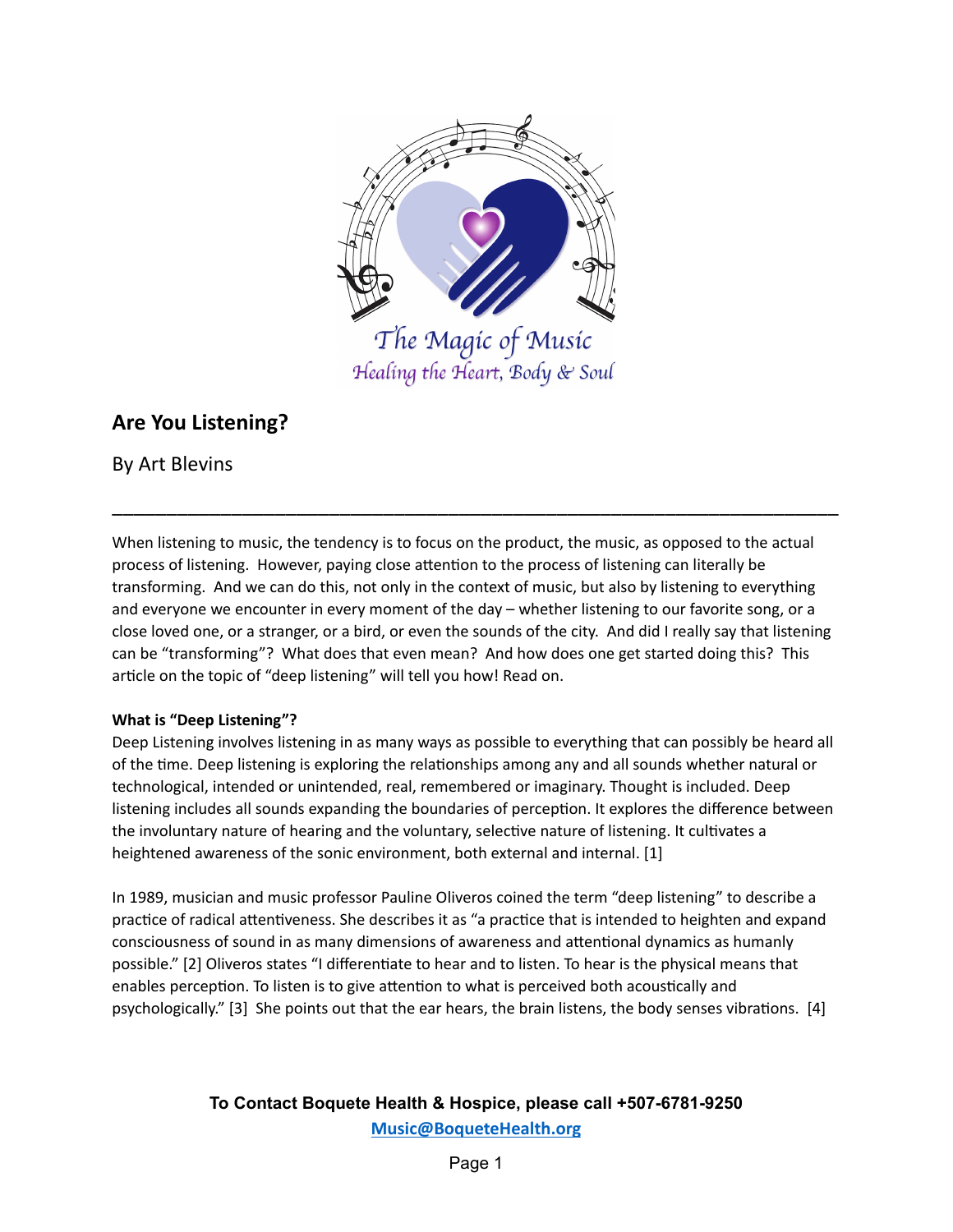Hearing is involuntary and protects us from unseen dangers. Of course, we can hear without listening (i.e. unconsciousness), but we can also choose to listen outwardly or inwardly to the past, present or future (i.e. consciousness). Listening actively directs one's attention to what is heard, to the interaction of the relationships of sounds and modes of attention. We hear in order to listen. We listen in order to interpret our world and experience meaning. Our world is a complex matrix of vibrating energy, matter and air just as we are made of vibrations. Vibration connects us with all beings and connects us to all things interdependently. Deep Listening includes all sounds expanding the boundaries of perception. Deep Listening includes the environmental and atmospheric context of sound: a dripping tap, distant hums of machinery or vehicles, animals, birds, the rustle of wind in the trees. [5] With heightened listening ability one can detect the slightest differences in sounds. This enables acute voice recognition, echo detection, spatial location, etc. [6]

One of the key experiences that inspired Oliveros' exploration of Deep Listening occurred when she discovered the Fort Worden Cistern in Port Townsend, Washington. The huge underground space at one time held two million gallons of water, but in 1988 Oliveros and musicians Stuart Dempster and Panaiotis descended into the cistern with their instruments (accordion, trombone, didgeridoo, vocals) and started playing. And they recorded the result. The cistern has a 45-second reverberation time, and the recordings are defined by a surreal smearing of tones. [2] Inside that echoic chamber, their instruments bounced and reverberated the sound in a way they'd never experienced, changing the way they responded and listened. The echo itself had become another 'instrument' in their band, and this changed everything. [5] "The cistern space, in effect, is an instrument being played simultaneously by all three composers," Oliveros stated in the album's original liner notes. [2] The recording was released as an eponymous album, the trio calling themselves the Deep Listening Band, and they went on to release more music, change formation and collaborate with many musicians and artists over the years. [5]

Oliveros' work with deep listening was intended to facilitate creativity, deeper awareness, and a better understanding of oneself and others. She dedicated her life to the practice and teaching of deep listening, going on to trademark the term, write books, perform talks, hold workshops, retreats and create a dedicated institute which has evolved into the Center for Deep [Listening](https://www.deeplistening.rpi.edu/) at Rensselaer Polytechnic Institute. [5]

#### **Listening can Transform Human Connections and Relationships**

Oliveros's focus on listening to the totality of our acoustic environment not only applies when listening to music. It also extends to the important context of listening to other human beings. By digging deeper into listening she hoped "to create an atmosphere of opening for all to be heard, with the understanding that listening is healing." [7] This generous, lifelong commitment to listening was, perhaps, her most enduring contribution: approaching the world with ears wide open, with as much courage as one could muster, pausing when necessary, and listening deeply. And she described listening as a necessary pause before thoughtful action.

If see and hear life as a grand improvisation - I stay open to the world of possibilities for interplay *in the quantum field with self and others - community - society - the world - the universe and beyond."* [6]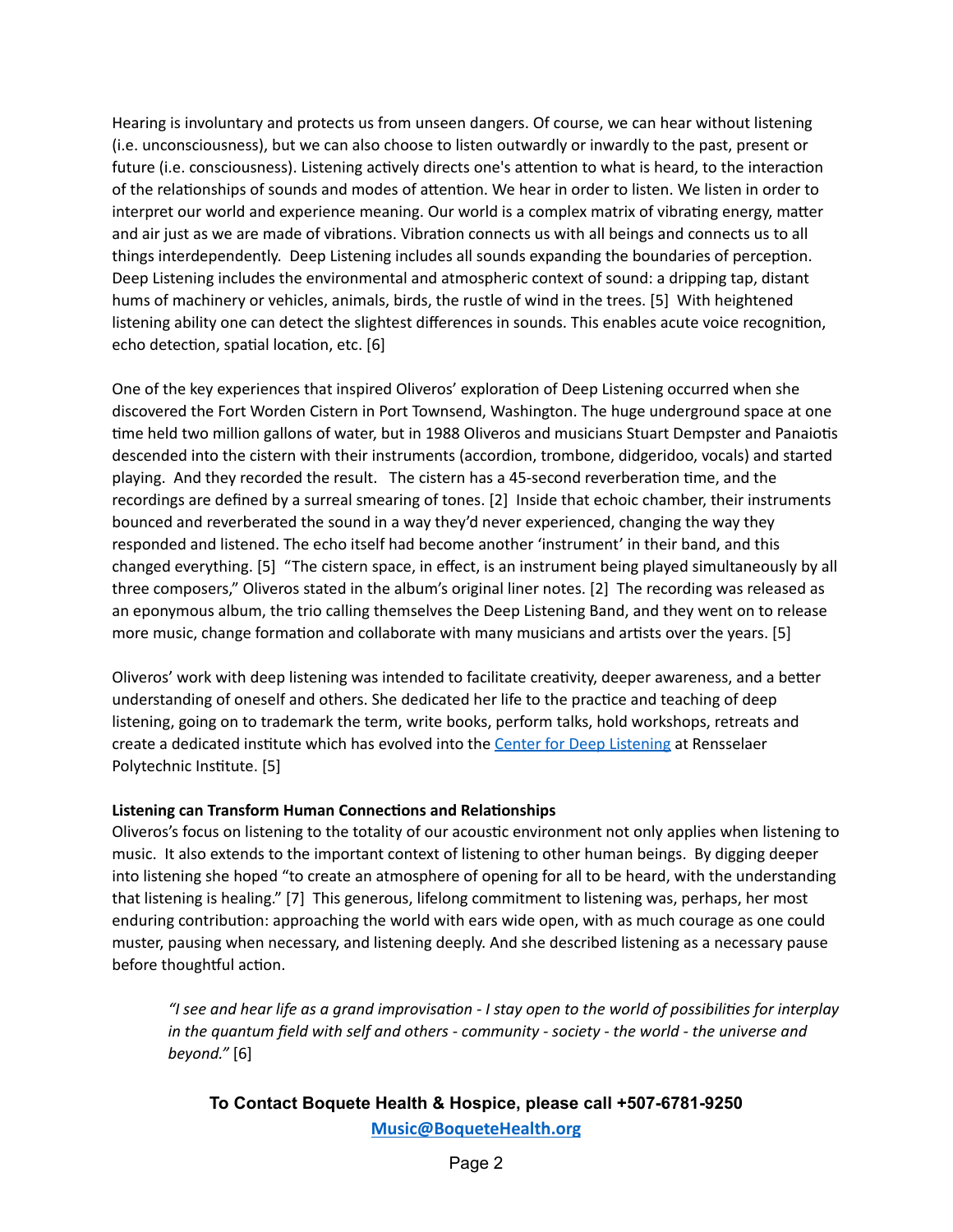Speaking on the topic of listening with the intent to help strengthen connections with others, Karyn Gagnon says in her TED Talk "Learning to Listen"…

*"All of us have a need to connect. And we do that through listening because it touches every aspect of our lives. People yearn for others to listen to them. People simply want someone to be fully present when they have something to say. We gravitate to those who make the me for us. Listening is the foundation to meaningful relationships.* And *relationships are the key to growth. And* growth results in the recognitions of other perspectives, which then ultimately fosters *peace."* [8]

Professional negotiator and mediator William Ury also speaks on the importance of listening as a vital part of communication and has more than 30 years of experience working with many individuals, including world leaders. His experience includes intervening in family feuds, boardroom battles, labor strikes and even civil wars. From his TED Talk on "The Power of Listening" he tells us…

*"I* hear a lot of talking, but *I* don't hear a lot of real listening. We think of negotiation as being *about talking but in fact it's really about listening. Listening, I believe, is the missing half of*  $c$ *communication* - *absolutely necessary, but often overlooked. Listening helps us connect with other human beings. It helps us build rapport. It builds trust. It shows we care. Aerall, everybody wants to be heard. Listening may be the golden key that opens the door to human* relationship." [9]

He also emphasizes the longer lasting effects listening can have on others.

*"Listening can be a chain reaction in which each person who is genuinely listened to feels* naturally inspired to listen to the next. Listening can be contagious. And so, I invite you to start *this chain reaction today, right here, right now. In your next conversation with a colleague, or a client, partner, or child, a friend or a stranger. Give them your full attention. And listen to the human being behind the words.* Because one of the biggest gifts we can give anyone is the gift of *being heard. With the simple power of listening now, we can transform our relaonships, our families, and our world for the better, ear by ear.*" [9]

Listening not only positively impacts those we listen to, it also has a positive impact on the listener! In another TED Talk, "The Power of Deliberate Listening", Ronnie Polaneczky states…

*"Deliberate listening doesn't just change the people who are listened to, it changes the listeners. It pulls us out of ourselves and it reminds us that we are all connected."* [10]

Oliveros also acknowledges how the listener can be changed by the process of listening.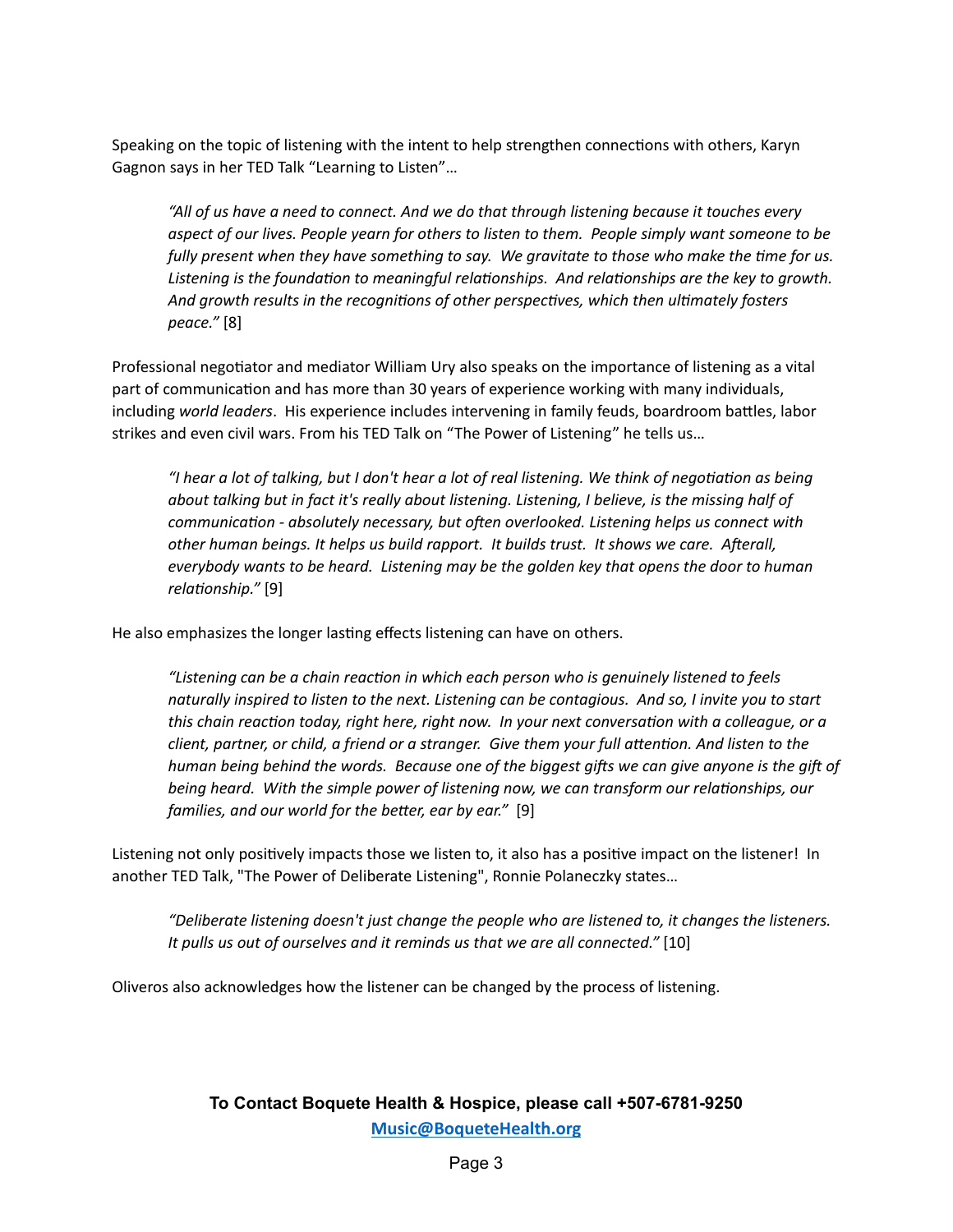*"Through accessing many forms of listening we grow and change whether we listen to the sounds of our daily lives, the environment or music. Deep Listening takes us below the surface of our consciousness and helps to change or dissolve liming boundaries."* [1]

What impact could it have, if collectively we cultivated a deeper capacity to listen? Negotiator William Ury addresses this as well…

*"If we listened more, what difference would it make in the world? I believe it would make a huge difference. As in the course of my mediaon work I personally witnessed the enormous cost of*  $f$ *conflict, the broken relationships, the broken families, the stressed-out work places, the ruinous law suits and the senseless wars. And what always strikes me is the biggest opportunity we have actually is to prevent these conflicts even before they start. How do we do that? It's not easy, but it almost always starts with one simple step: Listening."* [9]

#### **Importance of Listening within the Boquete Health & Hospice Foundation**

Of course, the Boquete Health & Hospice Foundation recognizes the importance of listening in the context of human connections as well. In the organization's "New Volunteer Training Manual" [11] the Volunteer Job Description states that a volunteer should "demonstrate good listening and communication skills." And in the section describing duties, it states that one is expected to "act as good listeners for patient and/or family members" and "listen and provide support to patient and significant others." The section on "*Emotional Support – Caring*" states that "caring demands listening and observing with your whole person" and that "if the volunteer can listen without having to give answers, the patient may feel freer to express emotional conflicts and turmoil." The manual also states that "a volunteer who has learned to listen and to be at ease with these uncomfortable feelings can be of great help." In *Chapter* 5 – *Communication* (p.79-87) there is an entire section on listening skills and active listening, which includes attending fully to the other, being present, eye contact, avoiding a focus on one's own problems and concerns, accepting the other's feelings and concerns, maintaining silence, etc. Clearly the organization recognizes the importance of listening and the "Magic of Music" Team can help cultivate this important quality in human interaction and connection.

#### **How to Get Started with Deep Listening**

How can you get started cultivating a deeper capacity for listening? Listening to music is an easy and natural way to begin a practice of deep listening. A recent article in the LA Times [3] suggests picking three of your favorite albums to begin your own experience with deep listening. When was the last time you listened — *actually listened* — to an album from start to finish? Here, the focus is on listening with attention, like you were watching a movie or reading a novel. Musicians spend years making their albums. They struggle over syllables, melodies, bridges and rhythms with scrutiny to minute details. But most of us are not fully attentive when it comes to listening to albums. We put on an artist's work while we're cooking, cleaning, or obsessively checking social media. We rip our favorite tracks from their natural long-player habitat, drop them into playlists and forget the other songs, despite their being sequenced to be heard in order. And you may recall, a Stravinsky ballet, "The Rite [of Spring",](https://www.youtube.com/watch?v=EkwqPJZe8ms&t=14s) once caused a riot! Have you ever listened to hear what all the fuss was about? [3]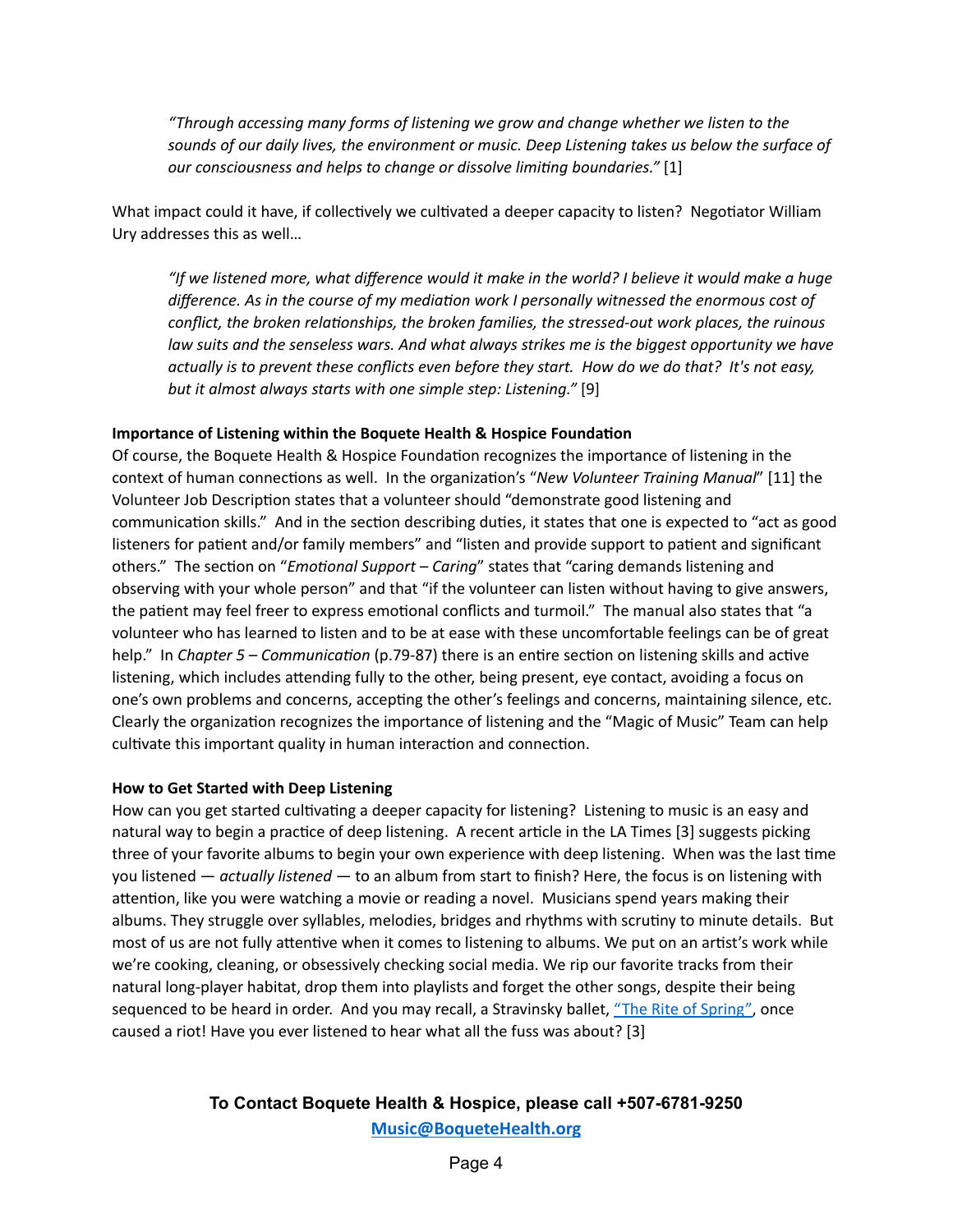Here's how to start your experience of deep listening using your favorite albums.

- 1. Clear your schedule for the next three hours.
- 2. Choose three full albums, whether from your collection or your streaming service of choice.
- 3. Put them in an ordered queue as though you were programming a triple feature.
- 4. Get comfortable on the couch, which, ideally, is centered in the sweet spot between the speakers. Alternatively, put on your headphones or earbuds, or your best BlueTooth speaker.
- 5. Set the music at a comfortable volume, but not too loud.
- 6. Make a pact with yourself to not engage with any distractions like your cell phone.
- 7. Listen intently to every nuance of your sonic experience.

You can also explore the world of deeper listening by attentively tuning in to this collection on Spotify:

• Deep [Listening](https://open.spotify.com/playlist/37i9dQZF1DX5y2yPmGqrG8) Playlist on Spotify (50 Songs, 4.5 Hours)

Also, if you are interested in works by Oliveros and a few others who specifically created sonic works for deep listening, check out the following works. [5]

- Deep Listening Pauline Oliveros, Stuart [Dempster](https://youtu.be/U__lpPDTUS4) and Panaiotis
- Bye Bye Butterfly Pauline Oliveros
- **•** Disintegration Loops William Basinski
- The Thing [Itself and](https://soundcloud.com/katecarr/there-is-noone-to-tell-me-when-the-ocean-will-begin-out-nov-26-on-glistening-examples?utm_source=clipboard&utm_campaign=wtshare&utm_medium=widget&utm_content=https%253A%252F%252Fsoundcloud.com%252Fkatecarr%252Fthere-is-noone-to-tell-me-when-the-ocean-will-begin-out-nov-26-on-glistening-examples) Not the Myth Kate Carr
- The Secret Life of the Inaudible Annea [Lockwood](https://soundcloud.com/gruenrekorder/the-secret-life-of-the-inaudible-christina-kubisch-annea-lockwood?utm_source=clipboard&utm_campaign=wtshare&utm_medium=widget&utm_content=https%253A%252F%252Fsoundcloud.com%252Fgruenrekorder%252Fthe-secret-life-of-the-inaudible-christina-kubisch-annea-lockwood) and Christina Kubisch

As you explore this world of deeper listening to your sonic environment, notice how you are affected by a deeper capacity to listen. How is the perceiver (you) affected by the perceived (the sound)? Oliveros states:

*"The perceiver and the perceived co-create through the listening effect. All sounds are included in the field.* This *creates* potential, *cultivates surprises*, *opens the imagination* and *approaches* and *even* plunges over the edges of perception into the mystery of the universe." [6]

Listening opens us up to the mysteries of the universe? Well yes! And as a case in point, why not try deep listening to black holes from deep in outer space! A Belgian mathematician recently unveiled songs synthesized from the actual sound of black holes! Here's a sample track from his album.

● [Mikromedas](https://soundcloud.com/valeryvermeulen/mikromedas-srga-part1?utm_source=www.musictech.net&utm_campaign=wtshare&utm_medium=widget&utm_content=https%253A%252F%252Fsoundcloud.com%252Fvaleryvermeulen%252Fmikromedas-srga-part1) AdS/CFT 001 by Valery Vermeulen

#### **Practices** and Exercises in Listening (Listening as Meditation)

In order to cultivate the capacity to listen more deeply, the experts in the various TED talks quoted earlier in this article also advise us that it takes practice.

*"How do we listen? It turns out that we oen take listening for granted as something easy and natural. But in fact, at least in my experience, real genuine listening is something that needs to* be learned and practiced every day. The real problem in the way, what makes it so hard to listen

## **To Contact Boquete Health & Hospice, please call +507-6781-9250 [Music@BoqueteHealth.org](mailto:Music@boquetehospice.org)**

Page 5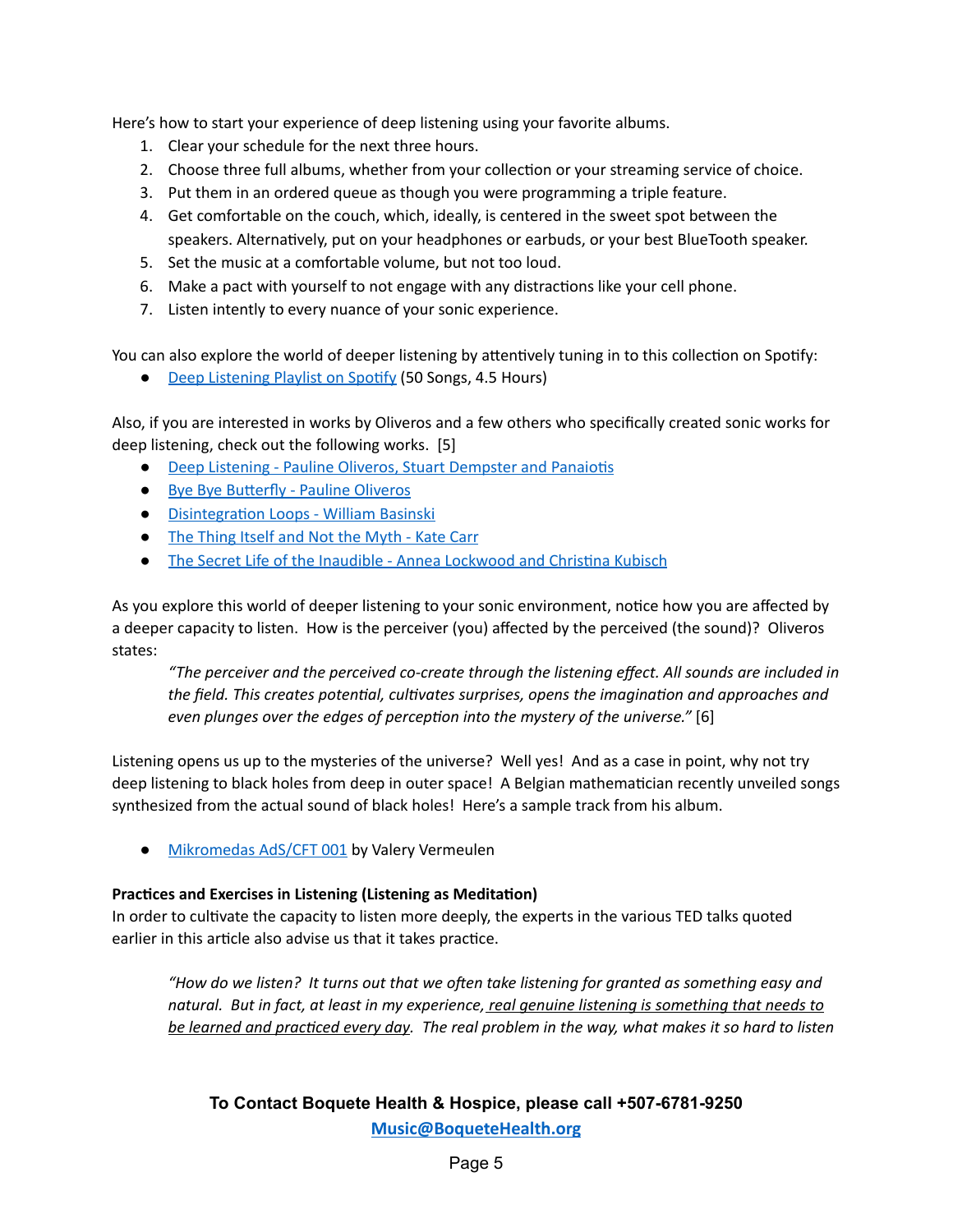is that there is so much going on in our minds - so much noise and distraction - that we don't *have the mental and emotional space to be able to truly listen..."* - William Ury [9]

"Listening is not meant to be a difficult task, and it's not meant to be an art. Listening simply requires us to be. We don't have to respond, or offer feedback, or sound wise. All we have to do *is stop. We need to withhold our judgements. We need to put aside our own agendas, turn off our gadgets, and silence our thoughts."* - Karyn Gagnon [8]

These experts are essentially pointing toward listening as a meditative practice. Indeed Oliveros' original deep listening experiment was a culmination of her own personal journey, not only into making and listening to music and sound, but also cultivating the capacity to listen as a meditative technique. She began her career as an electronic music pioneer in the 50s - part of the San Francisco scene of composers, artists and poets at that time. Her professional career continued as a music professor at the University of California in San Diego, and there she retreated into her own world of sound, beginning to sing, experimenting combining music and sound with breath and movement. These frequent sessions of experimentation eventually resulted in the collected texts called "Sonic Meditations" first published in *Source* magazine in 1971. [12] "Sonic Meditations" is a collection of exercises for people to perform in groups and alone and were intended to expand consciousness, to improve awareness, and to work as a system of healing — or a "tuning of mind and body." These eccentric sound exercises she once called "recipes" for listening. [5,7] This work was, to an extent, unique in the history of musical experimentalism. In these works, experiments were not conducted on the music; the music was an experiment on the self. [7]

Evolving from "Sonic Meditations", the musical pieces of "Deep Listening" that Oliveros recorded in the cistern are meditative without falling into the stylistic trappings of new age music; instead, they enact core tenets of meditative practice—reflection, attentiveness, an openness to one's surroundings—in a musical framework. [2] Commenting on listening as a meditative practice which evolved from this work, she states…

"For me Deep Listening is a life-long practice. The more I listen the more I learn to listen. Deep *Listening involves going below the surface of what is heard, expanding to the whole field of sound while finding focus…I have been praccing this meditaon ever since with more or less success. I sll get the reminders aer forty six years."" [1,6]*

So how does one utilize deep listening as a meditative practice? Oliveros herself explains...

*"Listen to everything all the me and remind yourself when you are not listening."* [6]

Listening is also suggested as a meditative practice by several spiritual leaders and meditation teachers. Spiritual teacher Jean Klein discusses the profound benefits of intentional "unconditioned listening" in his book "The Ease of Being". Angelo Dilullo, author of the recent book "Awake: It's Your Turn", also advocates listening as a transformative practice. Via the channel "Simply Always Awake" on YouTube, he